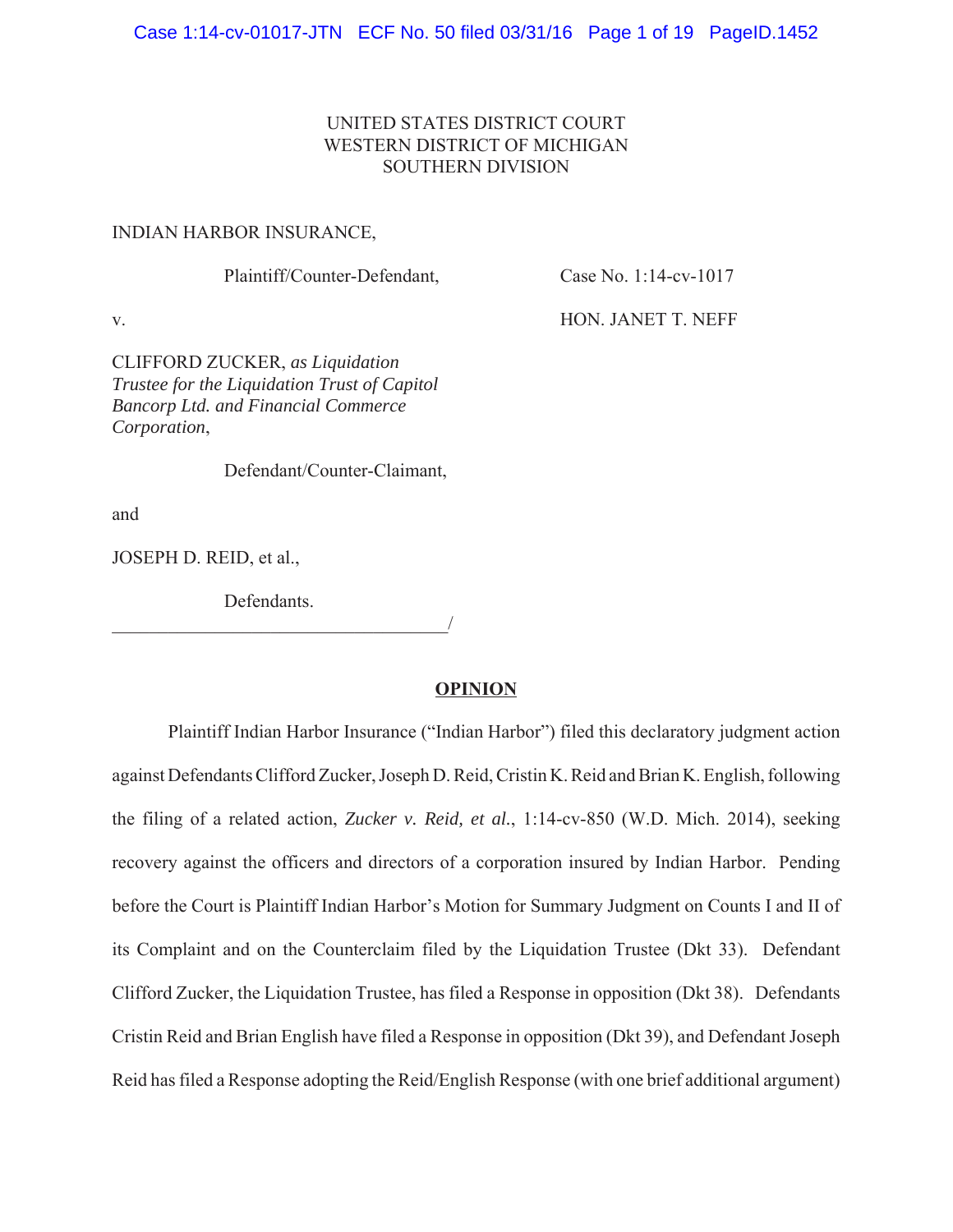(Dkt 43). Plaintiff has filed a Reply (Dkt 42). Having fully considered the parties' submissions, the Court concludes that oral argument would not assist in the disposition of the issues presented. *See* W.D. Mich. LCivR 7.2(d). For the reasons that follow, Plaintiff's motion is granted.

### **I. Background**

In this insurance coverage dispute, Plaintiff seeks a declaratory judgment that two directors'

and officers' ("D&O") liability policies issued to Capitol Bancorp, Ltd. (Capitol Bancorp), a bank

holding company, do not provide coverage for a lawsuit filed against three officers, Defendants

Joseph and Cristin Reid and English, for alleged breaches of fiduciary duties owed by them to the

company, which filed for bankruptcy protection in 2012 and subsequently was reorganized into a

Liquidation Trust, represented by Defendant Liquidation Trustee, Clifford Zucker. Plaintiff's

Complaint (Dkt 1) alleges three declaratory judgment counts:

Count I: Indian Harbor is entitled to a judgment declaring that the 2010-2011 Policy and the 2011-2014 Policy do not provide coverage for any loss, including defense expenses, in connection with the Liquidation Trust Action because the Insured v. Insured Exclusion in the policies bars coverage for the Liquidation Trust Action in its entirety.

Count II: Indian Harbor is entitled to a judgment declaring that the 2010-2011 Policy does not provide coverage for the Liquidation Trust Action because it is a Claim that was "first made" after the expiration of the Policy Period on September 9, 2011.

Count III: Indian Harbor is entitled to a judgment declaring that other policy provisions contained in the 2010-2011 Policy and/or the 2011-2014 Policy may limit Indian Harbor's contractual obligations thereunder and/or exclude coverage in connection with the Liquidation Trust Action.

Defendant Zucker has filed a Counterclaim (Dkt 11) seeking a declaratory judgment

declaring that:

(i) the 2011-2014 Policy provides coverage for any loss, including defense expenses, in connection with the Liquidation Trust Action;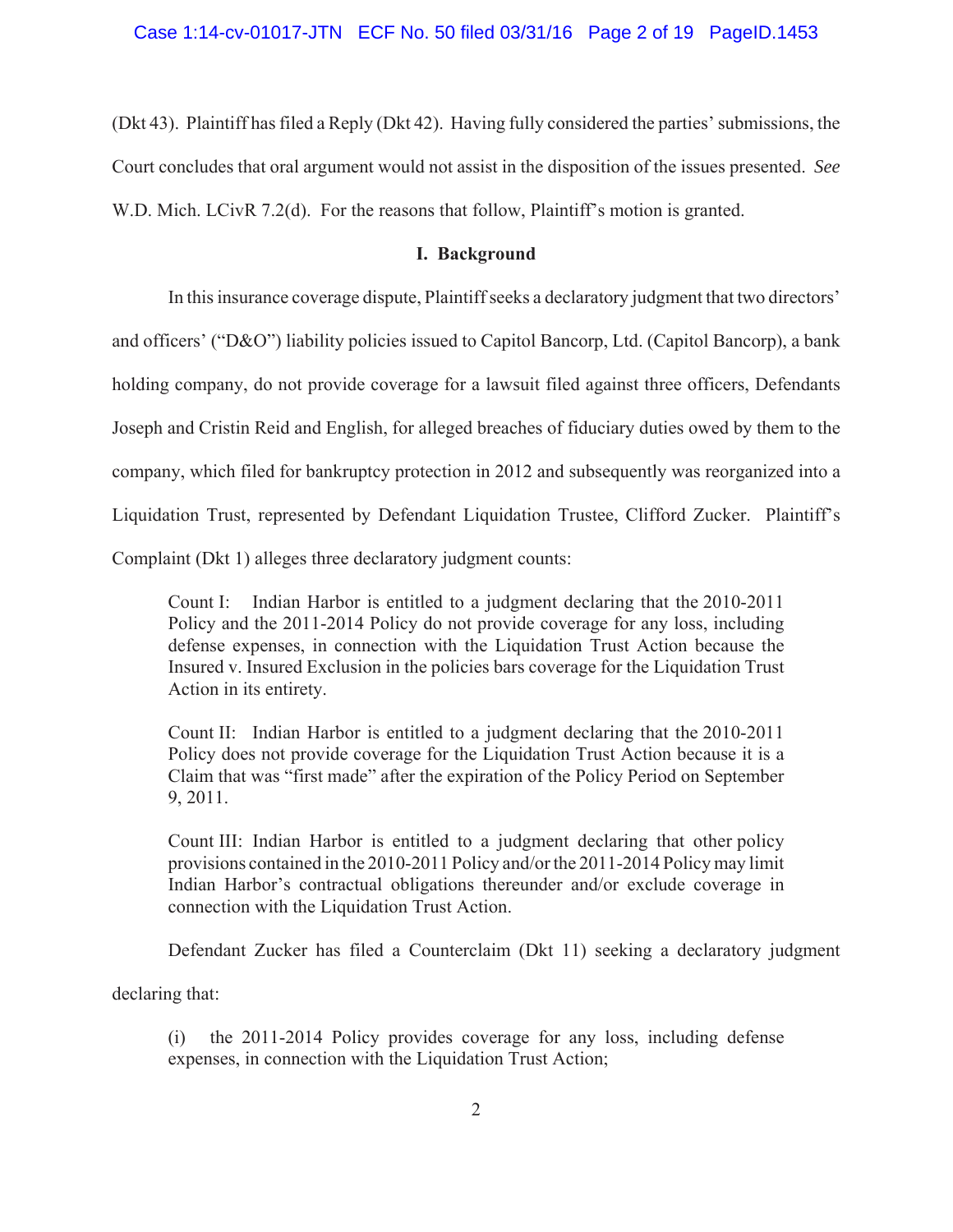(ii) the Insured vs. Insured Exclusion does not bar coverage for any loss, including defense expenses, in connection with the Liquidation Trust Action; and

(iii) the Liquidation Trust Action relates to and is covered by the claim Indian Harbor was first put on notice of in May, 2013.

Plaintiff moves for summary judgment on Counts I and II of the Complaint and on the

Counterclaim for declaratory relief filed by Zucker.

# **II. Stipulated Facts**

Pursuant to this Court's dispositive motion procedures, the parties have filed a Joint

Statement of Facts Not in Dispute (JSOF, Dkt 35), which sets forth the following facts for purposes

of the motion (identified by the corresponding numbered paragraph in the JSOF).

- 1. Capitol Bancorp Ltd. ("Capitol Bancorp") is a bank holding company that owned individual community banks in several states. Capitol Bancorp is the parent of Financial Commerce Corporation ("FCC").
- 3. On August 9, 2012, Capitol Bancorp and FCC filed voluntary petitions for relief under Chapter 11 of Title 11 of the United States Code (the "Bankruptcy Code"). The bankruptcy cases are jointly administrated under the caption, *In re Capitol Bancorp Ltd.*, No. 12-58409-MBM (Bankr. E.D. Mich.).
- 4. In the bankruptcy proceedings, no Chapter 11 trustee was appointed for the Debtors. On August 29, 2012, the United States Trustee appointed an Official Committee of Unsecured Creditors (the "Creditors' Committee") pursuant to Section 1102(a) and (b) of the Bankruptcy Code to represent the interests of the creditors.
- 16. Pursuant to the Settlement Agreement, the Debtors agreed to amend certain provisions contained in a previously filed Joint Liquidating Plan, and a Liquidating Trust Declaration of Trust attached to the Plan, including, among other things, provisions relating to the membership on the Liquidation Trust Oversight Committee, the dissolution of the Creditors' Committee, the preservation and transfer of all causes of action belonging to the Debtors, including causes of action against directors, officers and Insiders, the limitation of any recovery on such claims to insurance proceeds, and the payments of certain fees and expenses of the Creditors' Committee, its members and their counsel. In exchange, the Creditors' Committee agreed, among other things, to withdraw its objections to the Liquidating Plan, to cause the individual members of the Creditors' Committee to withdraw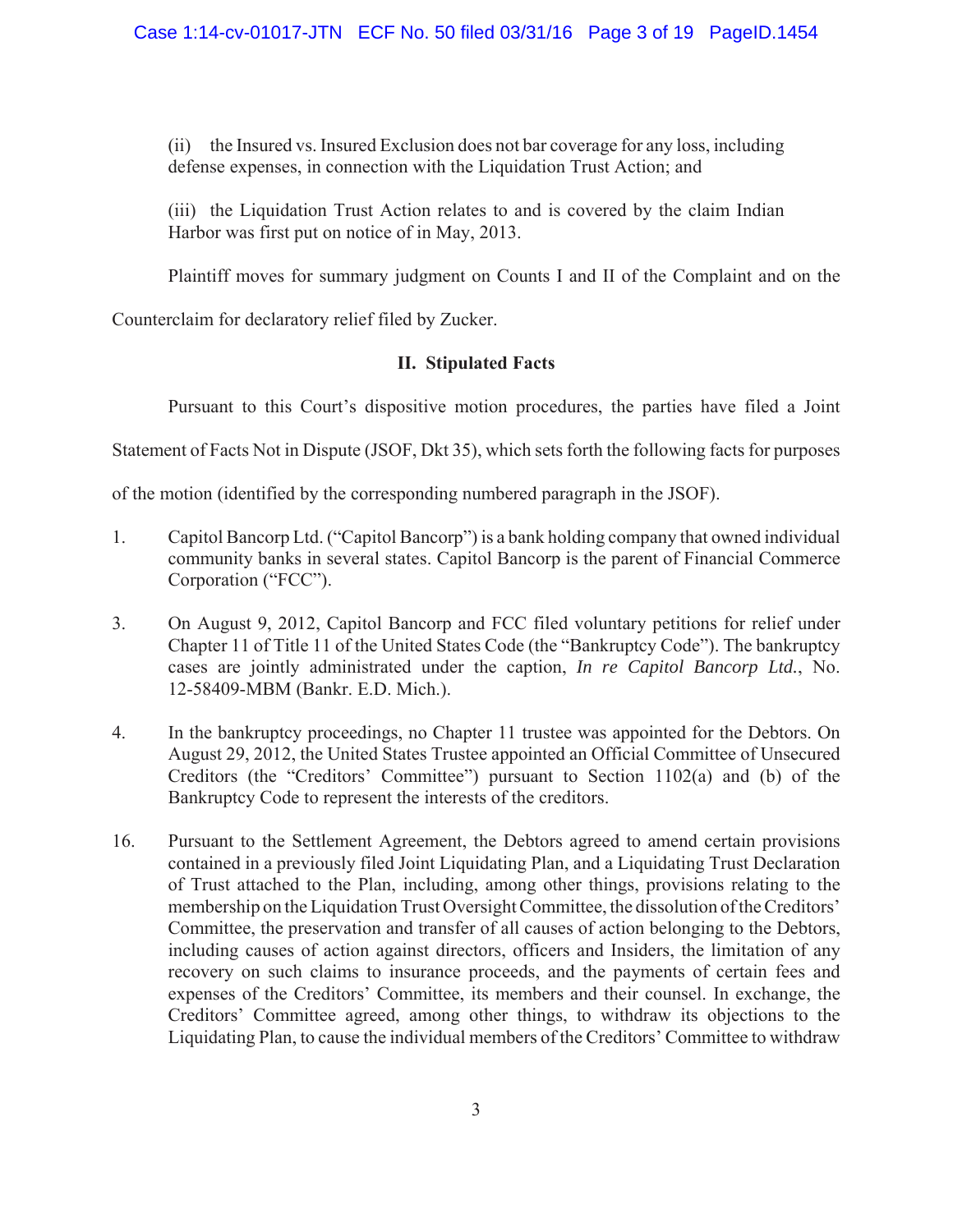their objections to the Liquidating Plan, and to withdraw various other appeals and motions it had filed in the bankruptcy proceedings.

- 17. On January 21, 2014, the Bankruptcy Court heard the Settlement Motion and granted approval of the Settlement Agreement between the Debtors and the Creditors' Committee. On January 27, 2014, the Debtors filed an Amended Joint Liquidating Plan (the "Amended Plan").
- 18. On January 29, 2014, the Bankruptcy Court entered its Findings of Fact, Conclusions of Law and Order Granting Final Approval of Amended Disclosure Statement and Confirming Amended Joint Liquidating Plan of Capitol Bancorp Ltd. and Financial Commerce Corporation (the "Confirmation Order").
- 27. In the Confirmation Order, the Bankruptcy Court further found that, "[b]ased upon the record before the Court in these Chapter 11 Cases, the Debtors, the Committee and their respective members, officers, directors, agents, financial advisers, attorneys, employees and affiliates and representatives have acted in good faith within the meaning of Bankruptcy Code  $§1125(e)$  and are entitled to the protections afforded by Bankruptcy Code  $§1125."$
- 31. Recital D of the Liquidation Trust Agreement identifies four primary purposes of the Liquidating Trust, which include: (i) to "pursue Causes of Action, including Causes of Action under chapter 5 of the Bankruptcy Code, for the benefit of the Beneficiaries in accordance with Treasury Regulation Section 301.7701-4(d)"; and (iv) to "distribute any proceeds as may be provided in the Plan, including any remaining Proceeds from the Sale Process, and otherwise exercise the duties of a chapter 7 trustee and debtor in possession."
- 20. Article V(D) of the Amended Plan states, with respect to the Liquidating Trust Oversight Committee:

The Liquidating Trust Oversight Committee shall consist of three (3) members, two (2) of whom shall be selected by the [Creditors'] Committee and one (1) of whom shall be selected by the Board of Directors of CBC. The proposed members of the Liquidation Trust Oversight Committee shall meet (in person or by telephone) or on before the date of the hearing on confirmation of the Plan to choose, by majority vote, the Liquidation Trustee.

- 21. Article V(D) of the Amended Plan, as amended by the Confirmation Order states: "[o]n the Effective Date, the Debtors shall contribute the following assets to the Liquidating Trust: … (ii) all causes of action belonging to the Debtors, including causes of action against directors, officers and Insiders (as defined herein) of the Debtors."
- 23. With respect to pre-petition conduct, Article XII(E) of the Amended Plan, as amended by the Confirmation Order, states that the Debtors' directors and officers are not released from any Claims, but amounts they shall be required to pay on account of causes of action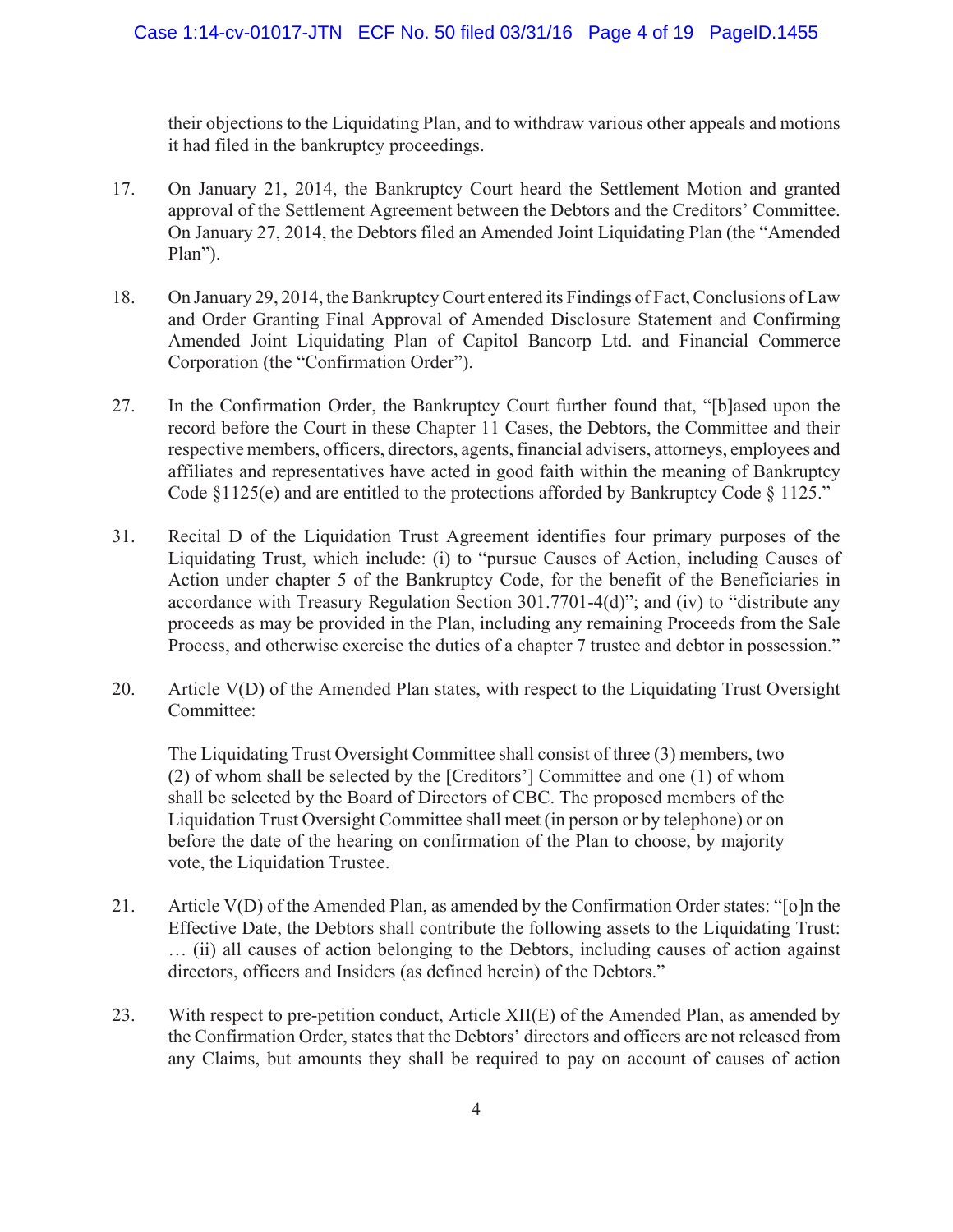transferred by the Debtors to the Liquidating Trust shall be "strictly limited" to amounts actually recovered from insurance. Article XII(E) further obligates the directors and officers to timely submit notices under such insurance policies, take actions to pursue coverage, including by the filing of legal actions to contest any coverage denials, and prohibits the directors and officers from settling or compromising their coverage claim under insurance policies without the "express written consent" of the Trustee. As Article XII(E) states:

The Debtors' respective present and former members, partners, equityholders, officers, directors, employees, representatives, advisors, attorneys, agents and Professionals (collectively, the "**Insiders**") are not released from any Claims, obligations, rights, suits, damages, losses, causes of action, remedies and liabilities and such Claims, obligations, rights, suits, damages, losses, causes of action, remedies and liabilities are hereby expressly preserved and will be contributed to a Liquidating Trust on the Effective Date, consistent with Article V.D. hereof; provided, however, that the amounts the Insiders shall be required to pay on account of Claims, obligations, rights, suits, damages, losses, causes of action, remedies and liabilities based on acts or omissions occurring prior to the Petition Date (with the sole exception of causes of action under chapter 5 of the Bankruptcy Code, which shall not be subject to the limitations imposed by this Article XII.E.) shall in all cases be strictly limited to any amounts which may be actually recovered from any applicable insurance providers pursuant to any applicable insurance policies, including directors' and officers' liability insurance policies and proceeds thereof; provided, further, however, that the Insiders shall timely submit such notices as may be required under such insurance policies, shall take all reasonable actions necessary to pursue coverage under such policies including filing and diligently prosecuting any legal actions (in court or arbitration) necessary to contest any denials of coverage by the insurance companies issuing such policies, and shall not settle or otherwise compromise or waive any claims for coverage under such policies without the express written consent of the Liquidation Trustee. Except with respect to any proceeds of such insurance policies, including directors' and officers' liability insurance policies and proceeds thereof (and causes of action under chapter 5 of the Bankruptcy Code), (1) neither the Liquidation Trustee, nor any other person or entity, shall have any right to pursue collection against, or collect from, the property or other assets of the Insiders, or the Insiders' estate or heirs, for any Claims, obligations, rights, suits, damages, losses, causes of action, remedies or liabilities based on acts or omissions occurring prior to the Petition Date and (2) the Liquidation Trustee, and every person or entity acting by or through the Liquidation Trustee, is enjoined and directed not to take action of any kind against the property or other assets of the Insiders' or the Insiders' estates or heirs. …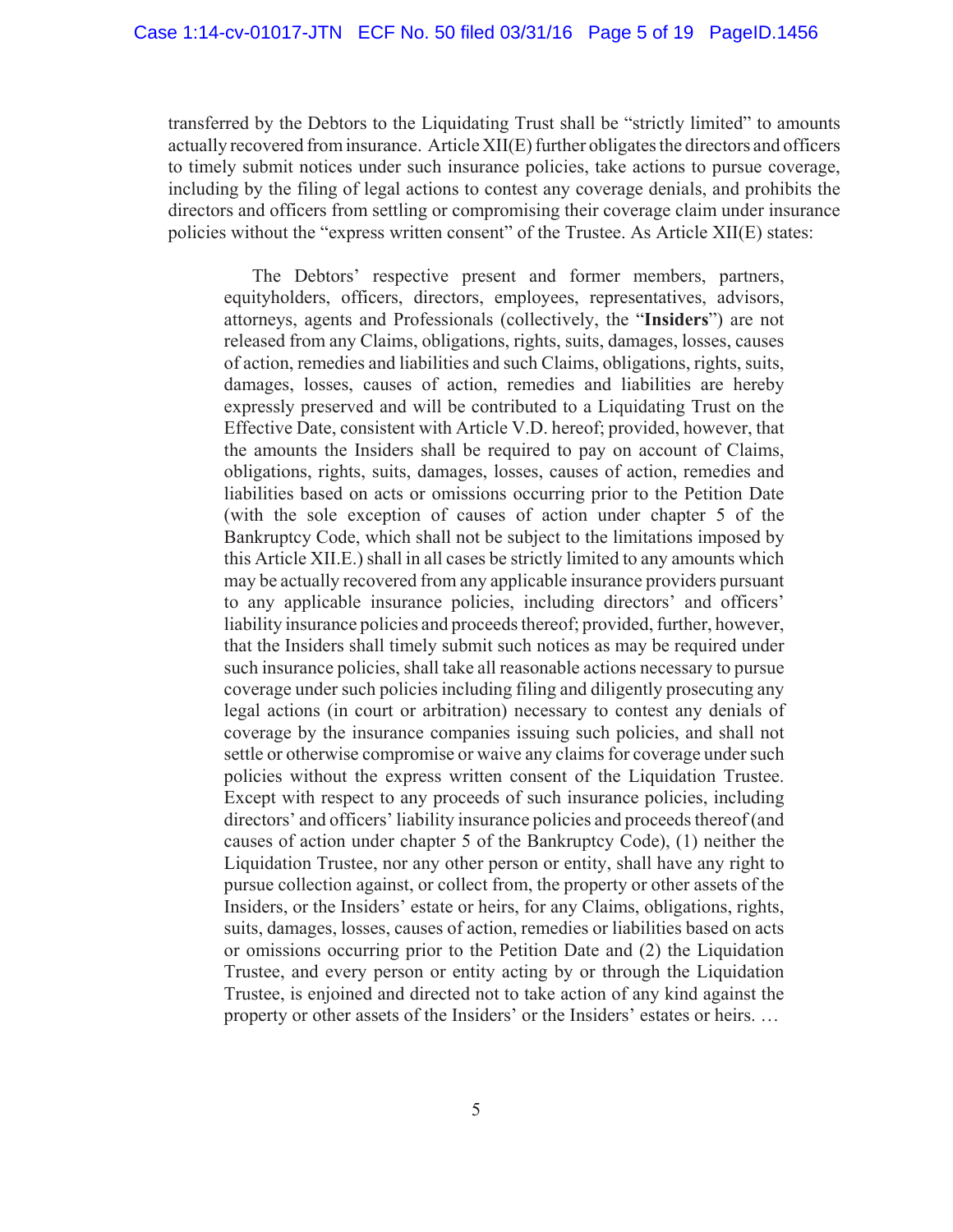- 51. In 2010, Indian Harbor issued to Capitol Bancorp Management Liability and Company Reimbursement Insurance Policy No. ELU 118596-10 for the claims-made policy period September 9, 2010 to September 9, 2011 (the "2010 Policy"). Indian Harbor had not previously issued a primary directors' and officers' ("D&O") liability insurance policy to Capitol Bancorp.
- 53. In or about September 2011, Indian Harbor issued to Capitol Bancorp Management Liability and Company Reimbursement Insurance Policy No. ELU 122778-11 for the one-year claims-made policy period September 9, 2011 to September 9, 2012 (the "2011 Policy"), as a renewal of the 2010 Policy.
- 55. In or about September 2012, Indian Harbor amended the 2011 Policy by issuing six additional endorsements (Endorsement Nos. 29-34). In consideration for the additional premium payment of \$2 million, Endorsement Nos. 29 and 32 extended the Policy Period for an additional year, to September 9, 2013.
- 57. In or about September 2013, Indian Harbor amended the 2011 Policy again by issuing additional endorsements, including Endorsement No. 35. In consideration for the additional premium payment of \$873,500, Endorsement No. 35 extended the Policy Period for another year, to September 9, 2014.
- 58. The Declarations Pages of the 2010 and 2011 Policies state, in capital letters appearing in boldface type:

# **THIS IS A CLAIMS MADE POLICY. EXCEPT AS OTHERWISE PROVIDED HEREIN, THIS POLICY ONLY APPLIES TO CLAIMS FIRST MADE DURING THE POLICY PERIOD ….**

- 70. Endorsement No. 4 to the 2010 and 2011 Policies is captioned the "Insured v. Insured Exclusion." Endorsement No. 4 states that "Section III. Exclusions (G) is deleted and replaced." As amended by Endorsement No. 4, the Insured v. Insured Exclusion in the 2010 and 2011 Policies states that "The Insurer shall not be liable to make any payment for Loss in connection with any **Claim** made against an **Insured Person** … :"
	- (G) by, on behalf of, or in the name or right of, the **Company** or any **Insured Person**, except and to the extent such **Claim**:
		- (1) is brought derivatively by a security holder of the **Company** who, when such **Claim** is made and maintained is acting independently of, and without the active solicitation, assistance, participation or intervention of an **Insured Person** or the **Company**;
		- (2) is in the form of a crossclaim, third party claim or other claim for contribution or indemnity by an Insured Person which is part of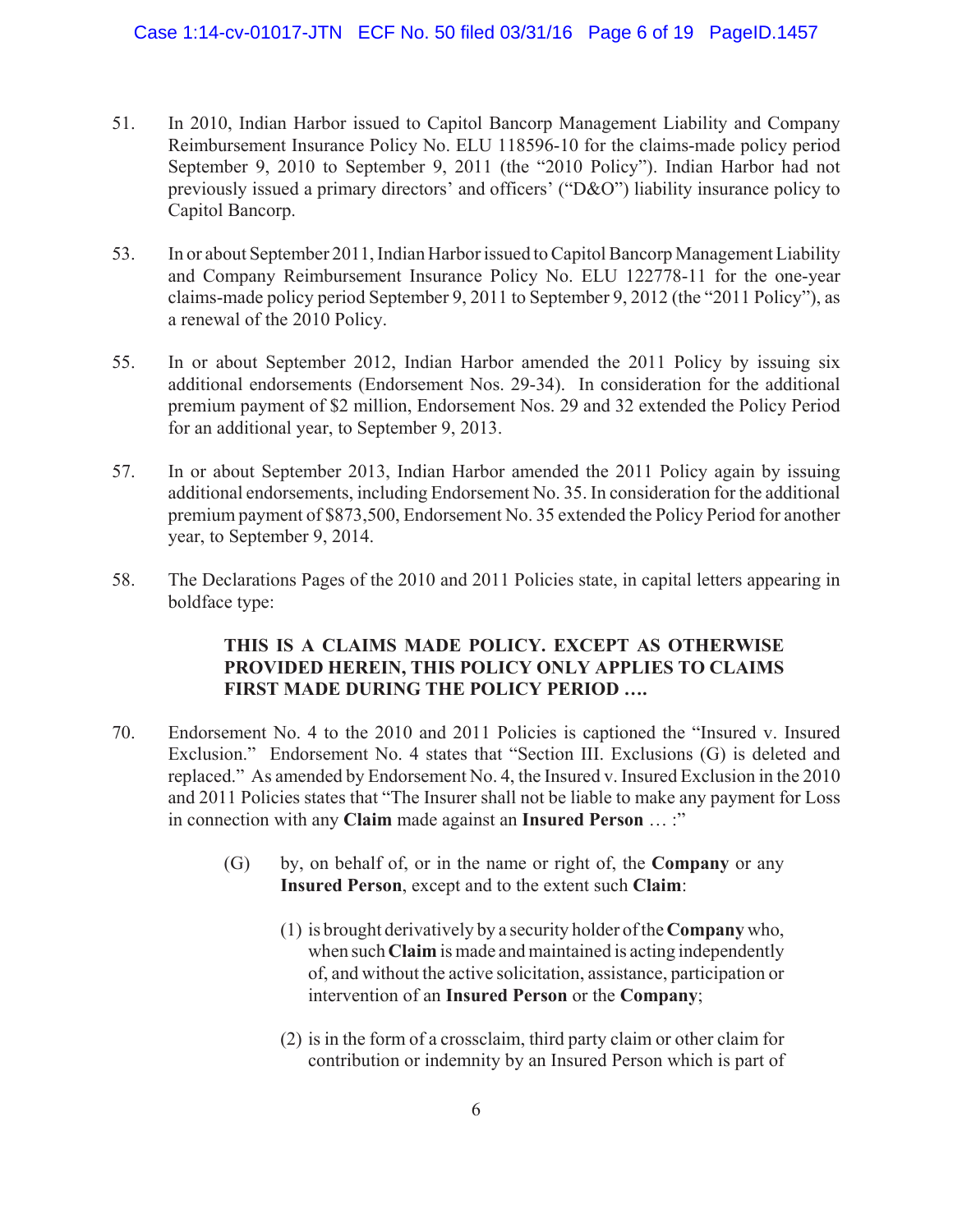or results directly from a **Claim** which is not otherwise excluded by the terms of this Policy;

## (3) is an **Employment Practices Claim**.

- 68. **Company** under the 2010 and 2011 Policies is defined to include the **Parent Company** (i.e., Capitol Bancorp) and any **Subsidiary**. **Company** also includes 216 entities affiliated with Capitol Bancorp, which include the community banks, real estate holding companies, and trust companies listed by endorsement to the policies.
- 45. Later on August 8, 2014, the Trustee filed a complaint against Joseph Reid, Cristin Reid and Brian English in the lawsuit, *Zucker v. Reid, et al.*, Case No. 14-cv-850 (W.D. Mich.) (the "*Zucker* Action").
- 46. The complaint in the *Zucker* Action alleges that as officers of Capitol Bancorp, the individual defendants owed fiduciary duties to Capitol Bancorp to act in the company's best interests. The Complaint asserts that the individual defendants' purported breaches of their fiduciary duties caused damages to Capitol Bancorp.
- 88. By written order dated November 25, 2014, the Bankruptcy Court denied [an indemnification] motion [filed by Cristin Reid and Brian English].
- 89. During the hearing, the Bankruptcy Court stated that the purpose of the Liquidation Trust "was to pursue assets of the Debtor, including claims against the Insiders, and to distribute those assets to creditors."
- 91. During the hearing, the Bankruptcy Court further stated:

Debtor and the Trust are separate legal entities with separate counsel, separate assets, and separate duties. To the extent movants here have a claim for indemnification, it would be against Debtors, not the liquidating Trustee.

92. During the hearing, the Bankruptcy Court concluded:

In conclusion, for all these reasons the Court denies the relief requested by the movants. The liquidating Trustee has both the right and the duty to file claims against the movants. The – any recovery is limited to the policy limits under the D&O policy. I can't see any reason if in fact there is litigation that's involving the liquidating Trustee that they won't be asserting very strongly that there's insurance coverage. It works to the liquidating Trustee's advantage, but that's not – that's not for me. I don't know what's happening in that case, but given the very – the very clear language that recovery is limited to the proceeds that's in the liquidating Trustee's interests to find the – to argue that the insurance coverage applies, otherwise there's zero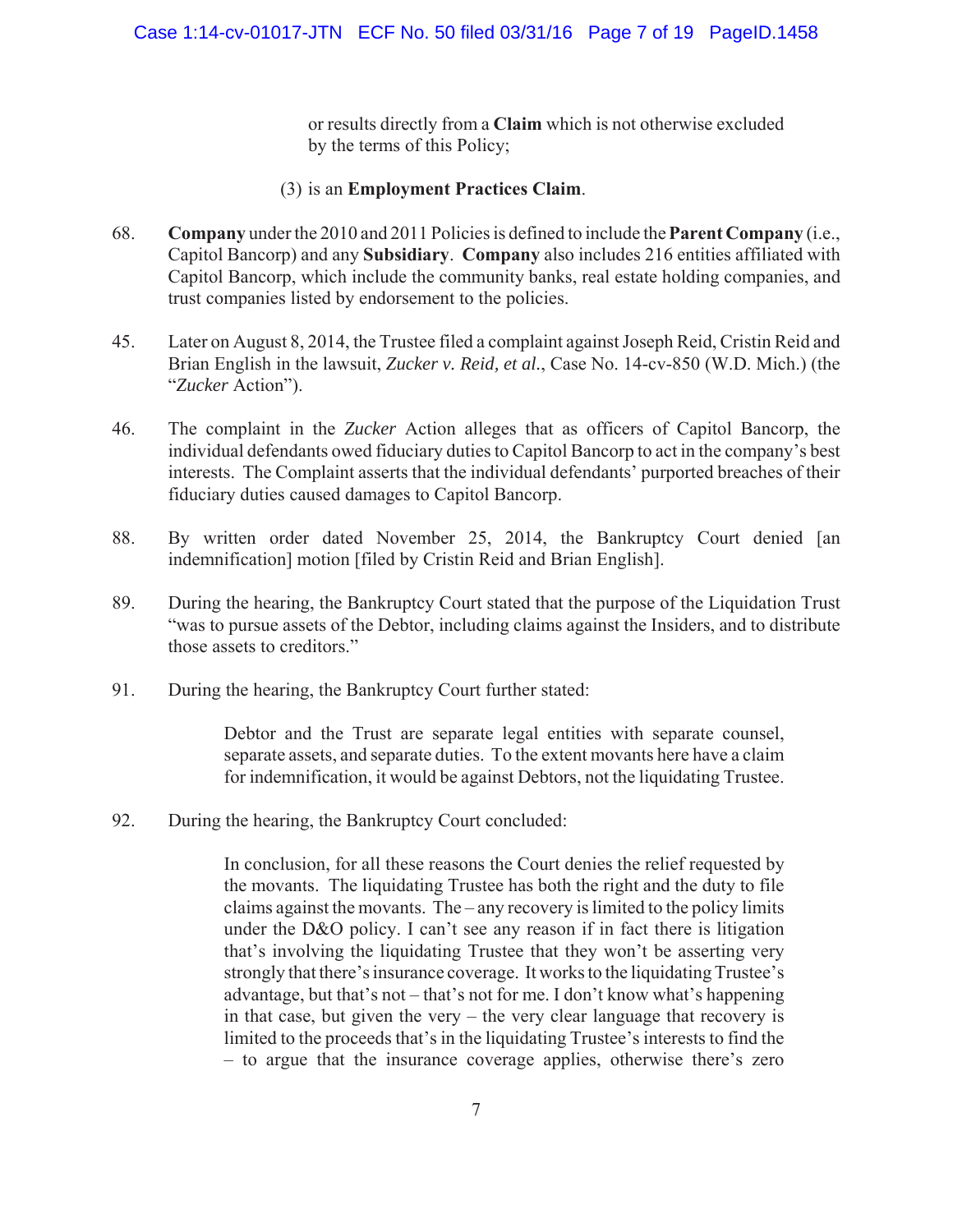### Case 1:14-cv-01017-JTN ECF No. 50 filed 03/31/16 Page 8 of 19 PageID.1459

recovery, but the defense and the cost affiliated with the defense of litigation are not – are not an obligation of the liquidating Trustee.

## **III. Legal Standards**

Summary judgment is proper "if the movant shows that there is no genuine dispute as to any material fact and the movant is entitled to judgment as a matter of law." FED. R. CIV. P. 56(a). The court must consider the evidence and all reasonable inferences in favor of the nonmoving party. *Burgess v. Fischer*, 735 F.3d 462, 471 (6th Cir. 2013); *U.S. S.E.C. v. Sierra Brokerage Servs., Inc.*, 712 F.3d 321, 327 (6th Cir. 2013) (citation omitted).

The moving party has the initial burden of showing the absence of a genuine issue of material fact. *Jakubowski v. Christ Hosp., Inc.*, 627 F.3d 195, 200 (6th Cir. 2010). The burden then "shifts to the nonmoving party, who must present some 'specific facts showing that there is a genuine issue for trial.'" *Id.* (quoting *Anderson v. Liberty Lobby, Inc.*, 477 U.S. 242, 248 (1986)). "There is no genuine issue for trial where the record 'taken as a whole could not lead a rational trier of fact to find for the non-moving party.'" *Burgess*, 735 F.3d at 471 (quoting *Matsushita Elec. Indus., Co. v. Zenith Radio Corp.*, 475 U.S. 574, 587 (1986)). "The ultimate inquiry is 'whether the evidence presents a sufficient disagreement to require submission to a jury or whether it is so one-sided that one party must prevail as a matter of law.'" *Sierra Brokerage Servs.*, 712 F.3d at 327 (quoting *Anderson,* 477 U.S. at 251-52).

The parties agree that Michigan law applies with respect to the insurance contract. *See Minges Creek, L.L.C. v. Royal Ins. Co. of Am.*, 442 F.3d 953, 956 (6th Cir. 2006) (because Michigan is the forum state and the place where the policies were issued, Michigan law governs the interpretation of the insurance policy). Under Michigan's rules for contract construction: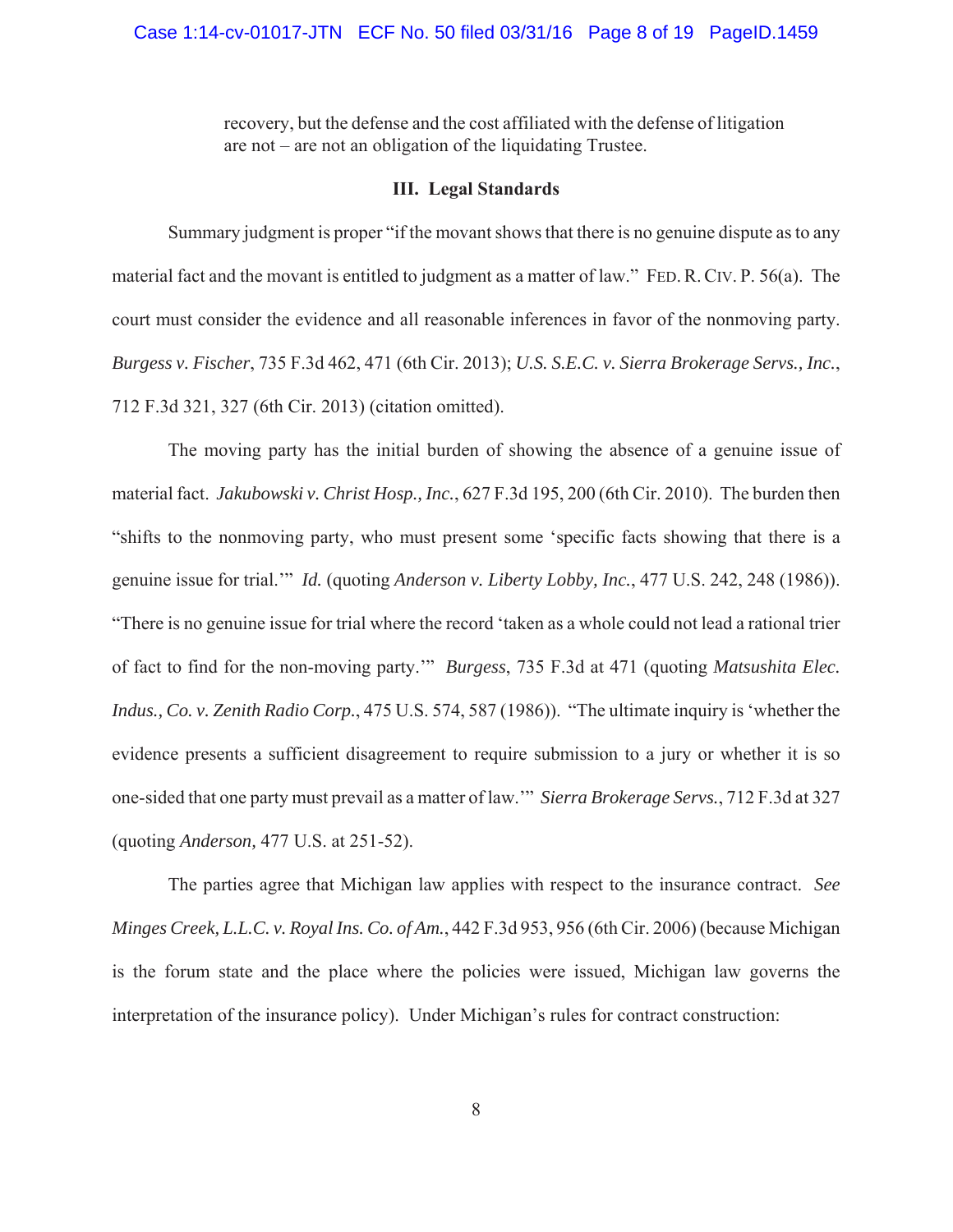[A]n insurance contract must be enforced in accordance with its terms. A court must not hold an insurance company liable for a risk that it did not assume. Second, a court should not create ambiguity in an insurance policy where the terms of the contract are clear and precise. Thus, the terms of a contract must be enforced as written where there is no ambiguity.

*Henderson v. State Farm Fire & Cas. Co.*, 596 N.W.2d 190, 193-94 (Mich. 1999) (citations omitted). Ambiguous language in a policy should be construed against the drafter, typically, against the insurer and in favor of the insured. *Wilkie v. Auto-Owners Ins. Co.*, 664 N.W.2d 776, 787 (Mich. 2003);*see also Henderson*, 596 N.W.2d at 194. It is the insurer's burden to prove that an exclusion to coverage is applicable. *Heniser v. Frankenmuth Mut. Ins.*, 534 N.W.2d 502, 505 n. 6 (Mich. 1995).

## **IV. Analysis**

Plaintiff's motion presents two issues for decision:

- (1) whether the Insured v. Insured Exclusion in both D&O policies excludes coverage for the suit against the officers because the causes of action asserted by the Liquidation Trust belonged exclusively to Capitol Bancorp.
- (2) whether the trustee's suit against the officers is outside the scope of the 2010 Policy. The Court proceeds accordingly.

## A. Policy Exclusion

First, with regard to the issue whether the Insured v. Insured Exclusion bars coverage for the separate action against the officers, there appears to be universal recognition that the courts are divided on this issue in the bankruptcy context. *See* Michael D. Sousa, *Making Sense of the Bramble–Filled Thicket: the "Insured v. Insured" Exclusion in the Bankruptcy Context*, 23 EMORY BANKR. DEV. J. 365, 404 (2007) (discussing the inconsistent judicial application of the exclusion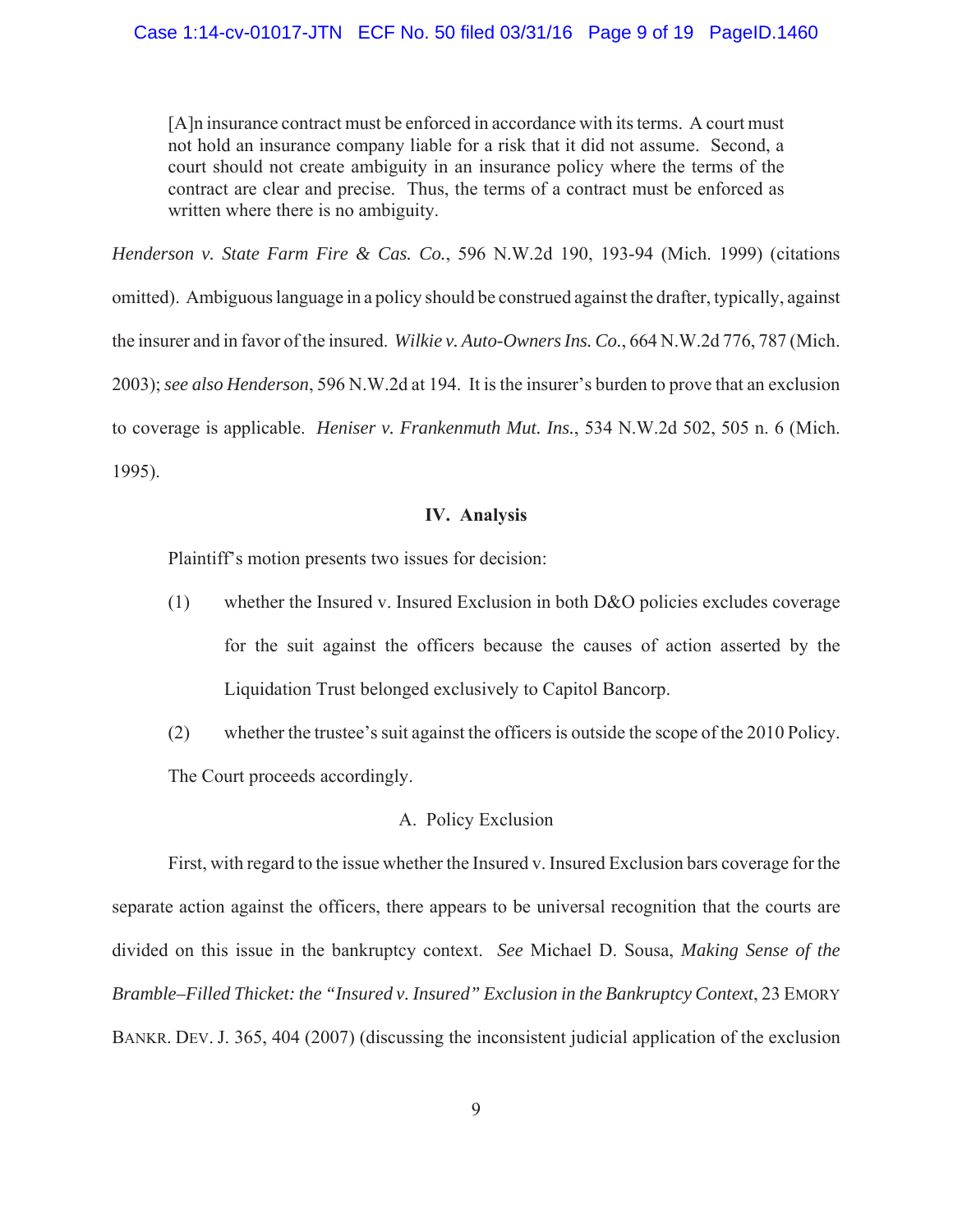#### Case 1:14-cv-01017-JTN ECF No. 50 filed 03/31/16 Page 10 of 19 PageID.1461

and the resulting incompatible decisions, and proposing a legal framework to provide a more uniform application of the exclusion); *see also Willson v. Vanderlick* (*In re Central Louisiana Grain Co-op., Inc.*), 467 B.R. 390, 394-96 (Bankr.W.D. La. 2012) (discussing the judicial treatment of the insured v. insured exclusion in the bankruptcy context and noting that courts are split).

Further, as the Ninth Circuit Court of Appeals observed in resolving a case involving a Chapter 11 bankruptcy, as here:

Several bankruptcy decisions around the country, including one in this circuit, treat a postbankruptcy entity as different from the debtor before it went into chapter 11 for purposes of the insured versus insured exclusion. Several others hold that they are the same entity for this purpose. Few cases, and no circuit court decisions, deal with the specific situation of a chapter 11 debtor in possession.

*Biltmore Assocs., LLC v. Twin City Fire Ins. Co.*, 572 F.3d 663, 670-71, n.15-17 (9th Cir. 2009) (citing numerous cases). And there is scant authority considering Sixth Circuit law with respect to this issue. In their extensive briefing, the parties cite only one case in this circuit to have considered the applicability of the insured v. insured exclusion, from the bankruptcy court in the Southern District of Ohio: *In re Buckeye Countrymark, Inc.*, 251 B.R. 835 (Bankr. S.D. Ohio 2000) (*see* Liquidation Trustee Br., Dkt 38 at PageID.1355 and Reid/English Br., Dkt 39 at PageID.1381, asserting that *In re Buckeye* is the sole case in the Sixth Circuit addressing the exclusion).

This jurisprudential backdrop has provided the parties with ample legal support for their opposing positions. Their arguments are a reflection of the inconsistent decisions across the country from courts encountering disputes over the insured v. insured exclusion, generally emphasizing different factors and circumstances to support contradictory outcomes. While the parties each raise a number of plausible arguments and cite to valid authority, the Court is persuaded that Plaintiff Indian Harbor rightfully prevails on the circumstances presented in this case.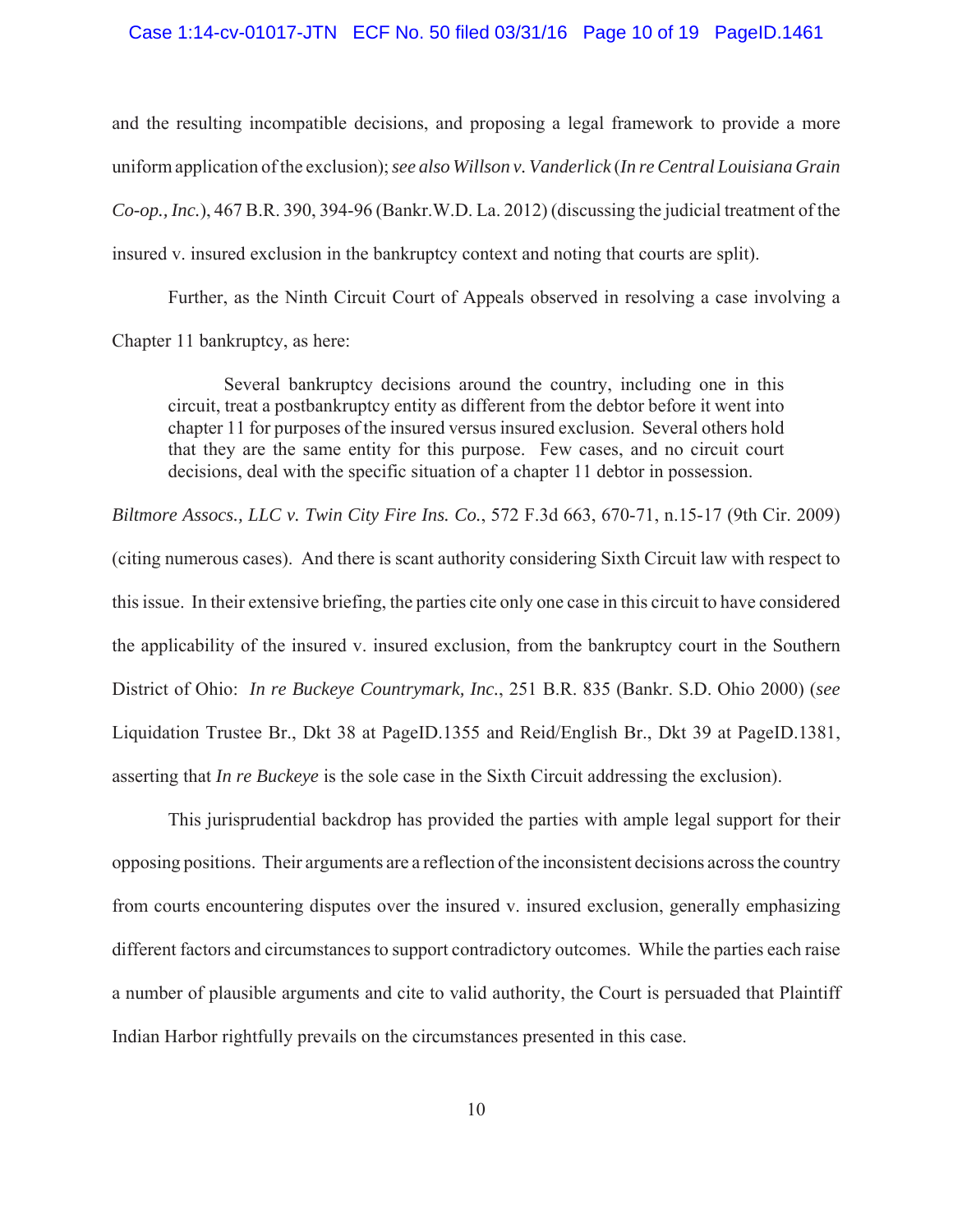#### Case 1:14-cv-01017-JTN ECF No. 50 filed 03/31/16 Page 11 of 19 PageID.1462

The Indian Harbor 2010-2011 Policy and the 2011-2014 Policy both contain the same Insured v. Insured Exclusion. The Exclusion provides that the Insurer shall not be liable to make any payment for Loss in connection with any Claim made against an Insured Person "by, on behalf of, or in the name or right of, the Company or any Insured Person," with three exceptions, none of which directly apply in this case (JSOF ¶ 70). Plaintiff Indian Harbor moves for summary judgment on the grounds that coverage for the trustee's lawsuit (the *Zucker* Action) is barred by the Insured v. Insured Exclusion, where it is undisputed that:

- (a) Capitol Bancorp, in the liquidation plan it filed in its bankruptcy proceedings, agreed to create the Liquidation Trust;
- (b) Capitol Bancorp agreed with its creditors that it would transfer to the Liquidation Trust all causes of action it had against its own officers;
- (c) Capitol Bancorp entered into the Liquidation Trust Agreement with the Liquidation Trustee to create the trust and implement the assignment;
- (d) The Liquidation Trust's suit asserts the causes of action that were assigned to it by Capitol Bancorp; and
- (e) Cristin Reid, as Capitol Bancorp's President, signed the settlement agreement with the creditors, signed the liquidation plan, and signed the Liquidation Trust Agreement that precipitated the lawsuit naming her as a defendant, along with Joseph Reid and Brian English.

Plaintiff argues that in these circumstances, the Insured v. Insured Exclusion bars coverage because under Michigan law, causes of action belonging to a company must be asserted "in the name or right of" that company, and Capitol Bancorp's assignment to the Liquidation Trust does not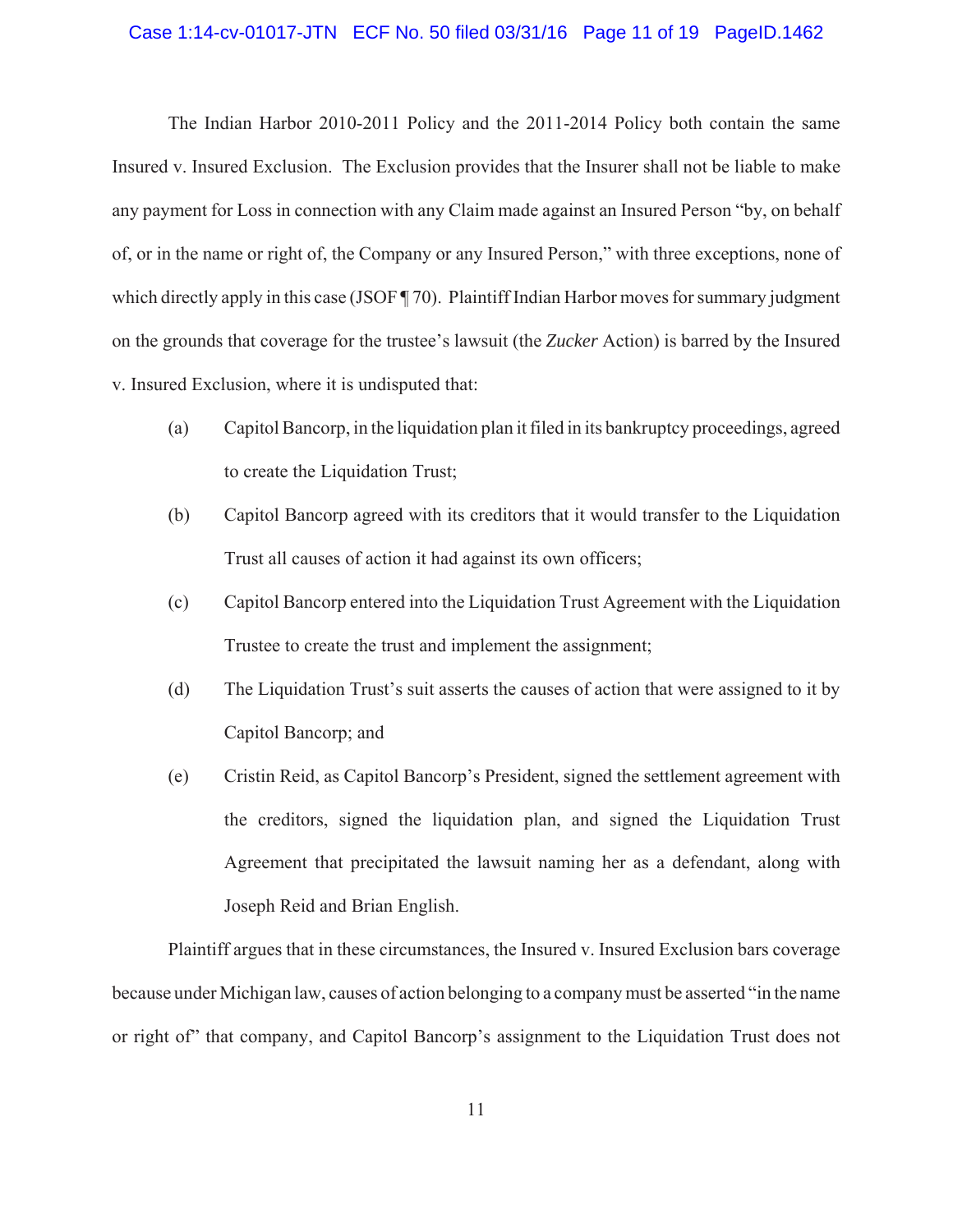#### Case 1:14-cv-01017-JTN ECF No. 50 filed 03/31/16 Page 12 of 19 PageID.1463

permit the Liquidation Trustee or the officers to circumvent the exclusion. The Court agrees that these circumstances are unique and significant in deciding whether the Exclusion applies.<sup>1</sup>

As noted above, a split of authority "exists among the federal courts on the issue of whether a lawsuit against a corporation's former directors and officers brought by a debtor in possession, trustee, creditors' committee, or postconfirmation liquidating trustee triggers the 'insured vs. insured' exclusion in a directors and officers liability insurance policy." 23 EMORY BANKR. DEV. J. at 370. Courts in some circuits have concluded that the exclusion bars coverage for lawsuits against a company's former directors and officers brought by a plan committee or a trustee, while courts in other circuits have concluded that the exclusion was not triggered in suits by a trustee or other entity against the former directors and officers for breach of fiduciary duty. *Id.* (footnotes omitted). "The primary intent of the development of the 'insured vs. insured' exclusion was to prevent collusive lawsuits in which an insured corporation would in essence 'force' its insurer to pay for the poor business decisions of its officers and directors by the corporation filing an action against its own officers and directors." *Id.* (footnote omitted). Although collusion is frequently considered in cases deciding the applicability of the insured v. insured exclusion, collusion, in and of itself, may not be an appropriate determinative factor, particularly in the realm of bankruptcy due to the various constituents interested in the reorganization process. *Id.*

It has been suggested, and is borne out by the case law, that the applicability of the insured v. insured exclusion depends on an examination of the facts of each case and the specific language of the directors and officers liability policy under consideration. 23 EMORY BANKR. DEV. J. at 371;

<sup>&</sup>lt;sup>1</sup>The Court finds no ambiguity in the policy language requiring construction to resolve Plaintiff's motion for summary judgment.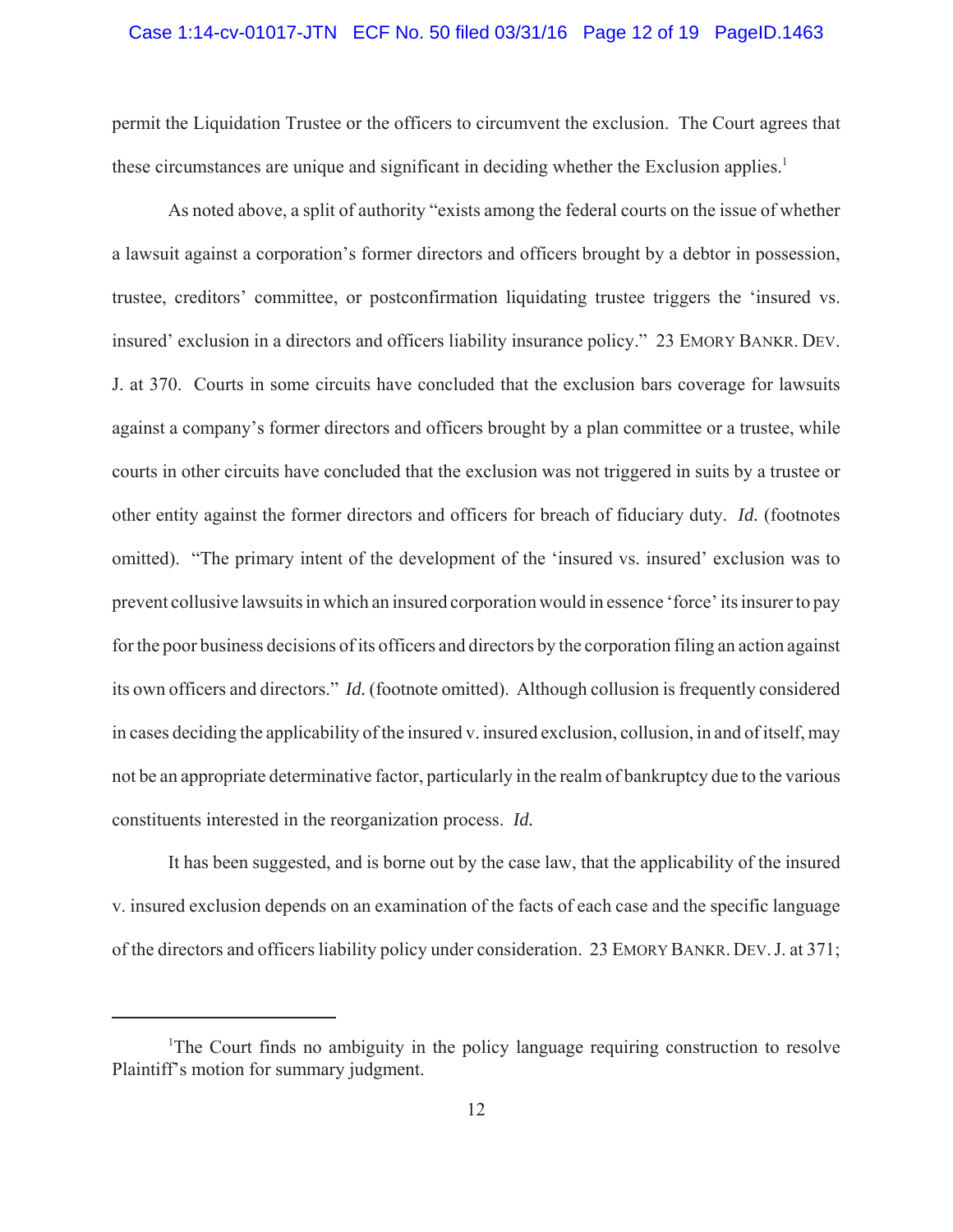#### Case 1:14-cv-01017-JTN ECF No. 50 filed 03/31/16 Page 13 of 19 PageID.1464

*see also, e.g.*, *In re Buckeye Countrymark, Inc.*, 251 B.R. 839-41; *Fed. Ins. Co. v. Continental Cas. Co.*, No. 2:05-cv-305, 2006 WL 3386625 at \*9-\*20 (W.D. Pa. Nov. 22, 2006); *Reliance Ins. Co. of Illinois v. Weis*, 148 B.R. 575, 579-83 (E.D. Mo. 1992). It is also suggested that "[t]he constituents in the bankruptcy process, namely, the debtor in possession, Chief Restructuring Officer, plan trustee, bankruptcy trustee, and creditors' committee, and in turn whether the 'insured vs. insured' exclusion applies to each, should be viewed as points on a linear continuum whereby the farther removed from the debtor in possession, the more likely the 'insured vs. insured' exclusion will not apply." 23 EMORY BANKR. DEV. J. at 371 (suggesting courts should consider the following four factors in deciding if an insured v. insured exclusion applies: "1) whether 'true adversity' exists between the litigating parties; 2) the status of the plaintiff at the time the claim is made; 3) the identity of the beneficiaries of the claim, or stated differently, on whose behalf are the claims being pursued; and 4) the reasonable expectations of the parties").

Applying these general propositions as reflective of the case law and the applicable legal principles, the Court concludes that the action by Trustee Zucker against the officers falls within the language of the Exclusion in this case as an action "by, on behalf of, or in the name or right of, the Company or any Insured Person" (JSOF ¶ 70). Here, there is a direct connection between the debtor/company/insureds and the Liquidation Trust, which was created by agreement of the Debtors and the Creditors' Committee. The Settlement Agreement between the Debtors and the Creditors' Committee not only established the Liquidation Trust, but also transferred all causes of action belonging to the *Debtors* to the Liquidation Trust, including causes of action against directors, officers and Insiders, but limiting any recovery on such claims to insurance proceeds (JSOF ¶¶ 16, 21, 23; emphasis added), clearly to the advantage of the debtors/company directors and officers.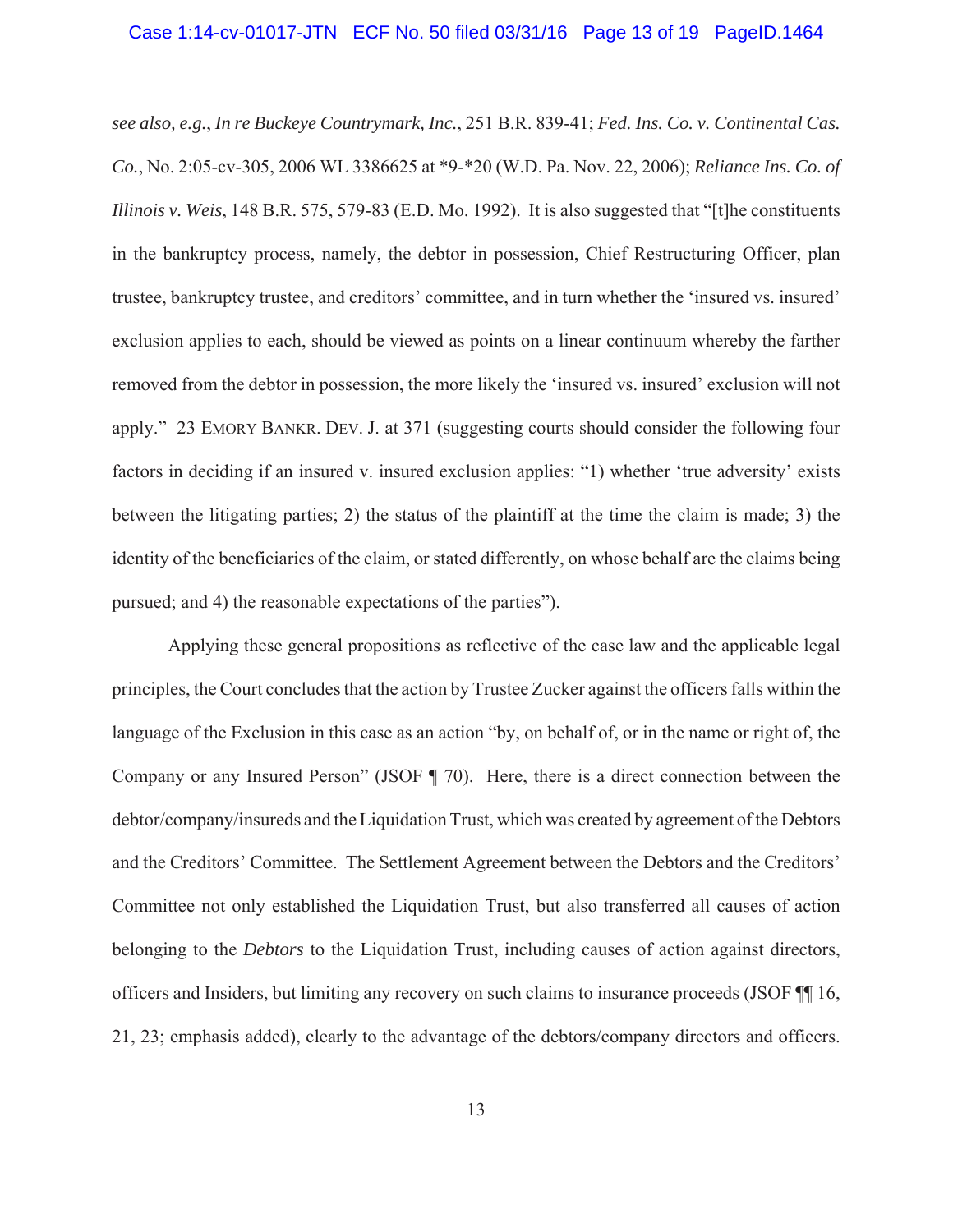## Case 1:14-cv-01017-JTN ECF No. 50 filed 03/31/16 Page 14 of 19 PageID.1465

"Capitol Bancorp transferred and conveyed all claims and causes of action against its own officers, including Joseph Reid, Cristin Reid and Brian English, to the Liquidation Trust" (JSOF ¶ 37). The Liquidation Trust Agreement established a three-member oversight committee (JSOF ¶ 39). Cristin Reid, an officer of the Debtors/Company was one of three members of the Liquidation Trust Oversight Committee. "Cristin K. Reid signed the Liquidation Trust Agreement on behalf of Capitol Bancorp and FCC in her capacity as President of those entities. Cristin K. Reid also signed the Liquidation Trust Agreement in her capacity as a member of the Liquidation Trust Oversight Committee" (JSOF ¶ 42). The Liquidation Trust obtained its right to the cause of action against the officers directly from the Debtors/Company by way of the Settlement Agreement, whether deemed to be "transferred" or assigned. Under these circumstances, as Plaintiff Indian Harbor contends, the Court concludes that the *Zucker* Action falls within the Insured v. Insured Exclusion in the policy, as an action "by, on behalf of, or in the name or right of, the Company or any Insured Person."

These circumstances fall directly in line with the reasoning of analogous cases, including those cited by Plaintiff, in which the courts have found the insured v. insured exclusion to apply. *See Biltmore Assocs.*, 572 F.3d 663; *Weis*, 148 B.R. 575; *Terry v. Fed. Ins. Co.* (*In re R.J. Reynolds—Patrick County Memorial Hospital, Inc.*), 315 B.R. 674 (Bankr. W.D. Va. 2003). The reasoning in these cases is on-point and persuasive. The Settlement Agreement effectively permitted the Trust/Liquidation Trustee to step into the proverbial shoes of the Debtors for purposes of suing the directors/officers. *See Weis*, 148 B.R. at 581 ("a trustee (or as in this case, a liquidation and distribution agent), stands in the shoes of the debtor corporation in prosecuting a cause of action belonging to the debtor …."). In *Weis*, the court concluded that the plan committee's action alleging breach of fiduciary duty and negligence was "on behalf of" the corporation and its bankruptcy estate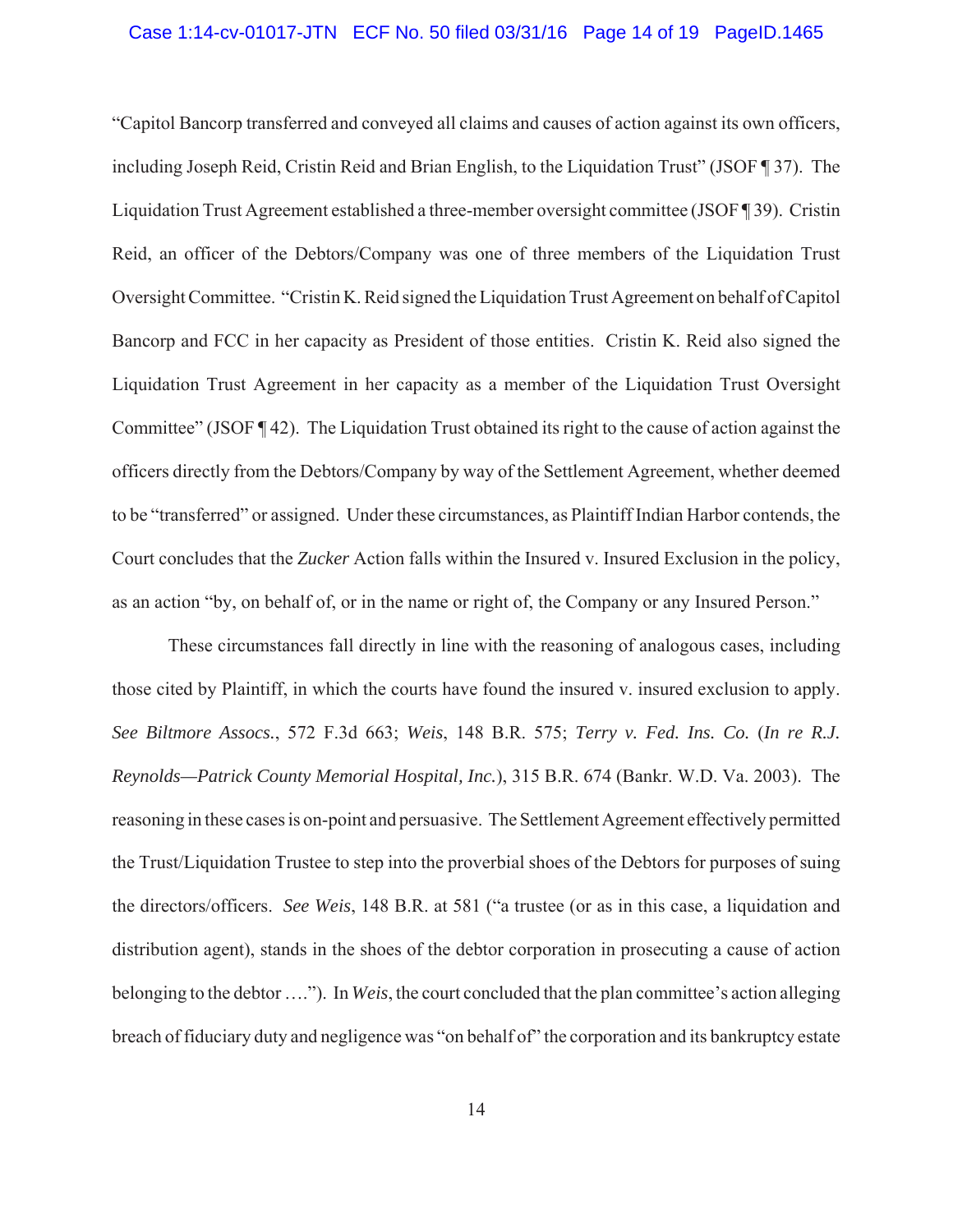#### Case 1:14-cv-01017-JTN ECF No. 50 filed 03/31/16 Page 15 of 19 PageID.1466

even though the benefits sought might inure to the creditors. *Id.* at 583. Significantly, in *Weis*, the plan committee was comprised of three individual creditor representatives, excluding "those which have a conflict of interest," *id.* at 582, an even more remote connection with the debtor corporation than in this case where the Settlement Agreement and the Liquidation Trust Oversight Committee directly involved an officer of the Debtors (Cristin Reid).

Likewise, in *Biltmore*, the court concluded that for purposes of the insured v. insured exclusion, the prefiling company and the company as debtor in possession in chapter 11 are the same entity. *Biltmore Assocs.*, 572 F.3d at 671. The court rejected the argument that the "claim [was] on behalf of the creditors and brought by the creditors' trustee, Biltmore, and so it [was] not 'brought or maintained on behalf of an Insured in any capacity.'" *Id.* at 669. "A cause of action for mismanagement belongs to the corporation. … That the creditors rather than the shareholders will get whatever money the insurer pays does not avoid the exclusion." *Id.* The *Biltmore* Court's discussion of the meaning of the insured versus insured exclusion is particularly enlightening and provides a common sense rationale for the result there as well as here. *See id.* at 668-69. The court explained:

As shareholder's derivative suits and class actions against directors and officers became more common, people began to demand that companies indemnify them against the risks of liability if they were to serve as directors and officers. Corporations accordingly bought liability insurance for their directors and officers to induce qualified people to serve. Insured versus insured exclusions are boilerplate in these and other kinds of liability policies. Directors and officers liability policies are colloquially called "D & O insurance." The exclusion arose in D & O policies as a reaction to several lawsuits in the mid-1980s in which insured corporations sued their own directors to recoup operational losses caused by improvident or unauthorized actions. Such lawsuits created problems of moral hazard, collusion, and unintended expansion of coverage. The reasonable expectations of the parties were that they were protecting against claims by outsiders, not intracompany claims.

*Id.* at 668 (footnotes omitted).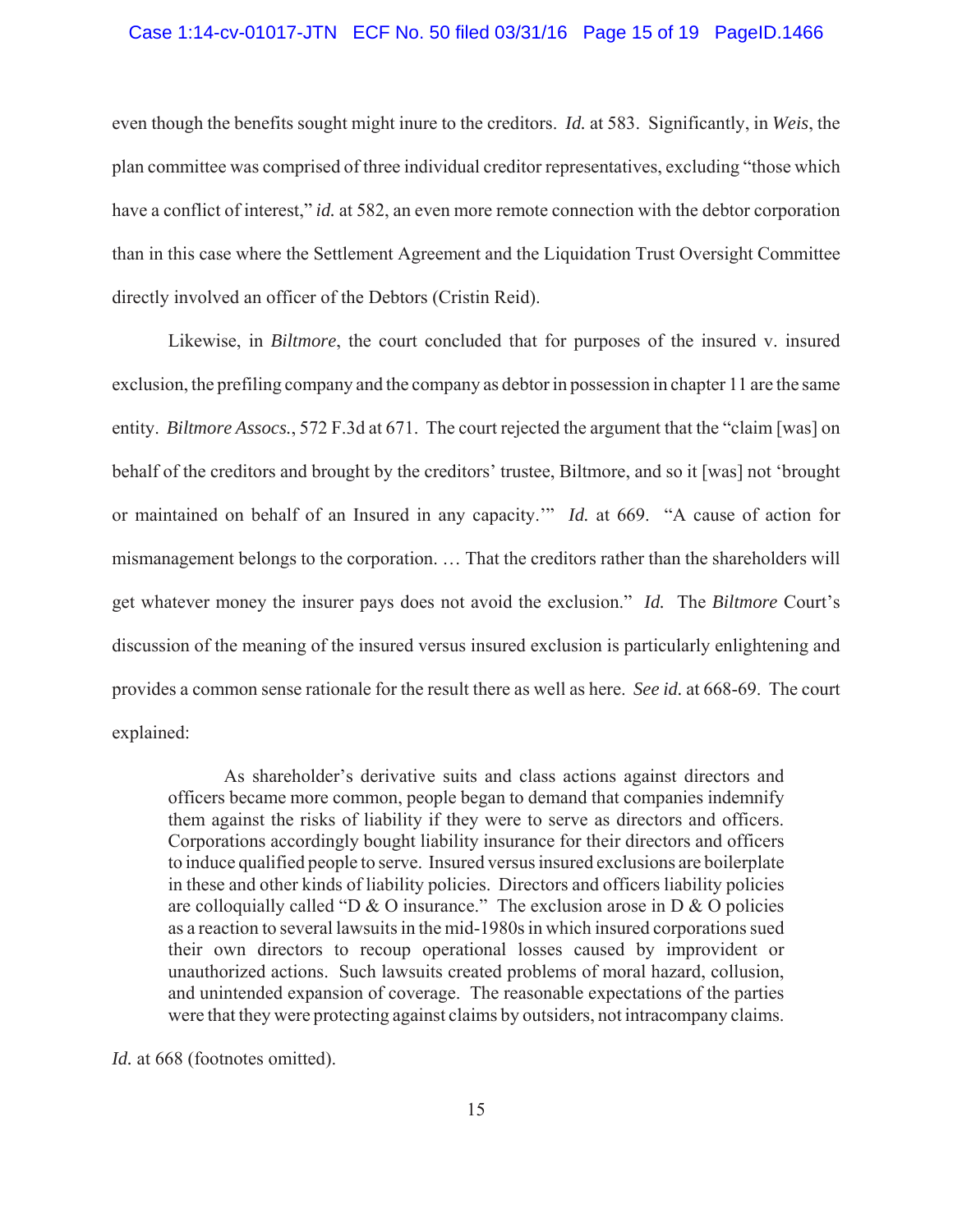#### Case 1:14-cv-01017-JTN ECF No. 50 filed 03/31/16 Page 16 of 19 PageID.1467

The *Zucker* Action is in effect an intracompany claim as opposed to a shareholder derivative suit or employment claim recognized as exceptions to the Insured v. Insured Exclusion properly within liability insurance coverage. *See Biltmore Assocs.*, 572 F.3d at 668. The Court does not find Defendants' arguments to the contrary persuasive.

The decision in *In re R.J. Reynolds*, 315 B.R. 674, is also supportive of Plaintiff Indian Harbor's position that the Insured v. Insured Exclusion applies. There, the court distinguished between causes of action obtained by an assignment voluntarily effected by a debtor as part of its confirmed plan and those arising by appointment of a chapter 11 trustee. *Id.* at 679. The court found that the debtor's voluntary creation of the trust and assignment of the underlying claims against the officers did not permit either the debtor or the trustee to circumvent the exclusion provided by the insured v. insured clause. *Id.* "Because a chapter 11 debtor-in-possession is a different entity than a chapter 11 trustee that is appointed by the court, claims by a debtor-in-possession, or its assignee, against a director or officer might possibly be precluded by an IVI [insured v. insured] clause while the same action against the same director or officer brought by a chapter 11 trustee in the same case might not be excluded by an IVI clause." *Id.* at 680 (stating: "The Trustee in this case is a mere assignee. His rights arise by virtue of provisions in the plan, not directly by operation of statute."). "In a case in which the debtor voluntarily transfers the causes of action to a third party, there is the distinct possibility of collusion between the debtor and the directors and officers." *Id.* at 681 (footnote omitted).<sup>2</sup>

<sup>2</sup> As noted by the court in *In re R.J. Reynolds*, the Court's discussion of incentives for collusion in this Opinion are presented only to distinguish the policy concerns that arise, and are not meant to imply that the parties have engaged in any collusive activity. *See In re R.J. Reynolds*, 315 B.R. at 681 n.5.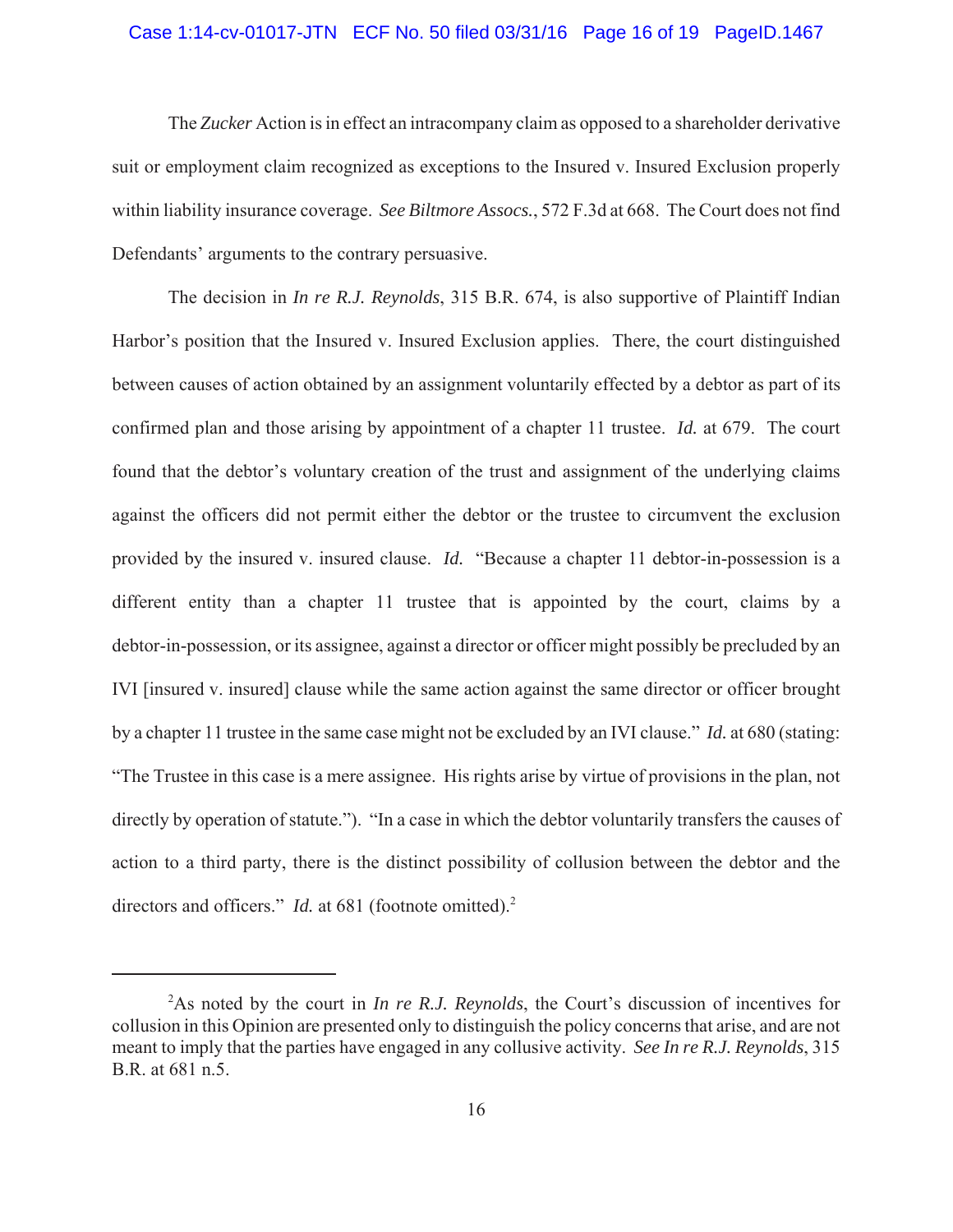#### Case 1:14-cv-01017-JTN ECF No. 50 filed 03/31/16 Page 17 of 19 PageID.1468

Other courts have acknowledged the distinctions recognized in *In re R.J. Reynolds*, even in concluding that the insured v. insured exclusion did not apply. *See In re Central Louisiana Grain Co-op., Inc.*, 467 B.R. 390 (holding that the exclusion did not apply to a Chapter 7 trustee). In *In re Central Louisiana Grain Co-op*, the court cited at length to the reasoning in *In re R.J. Reynolds*:

Even in *R.J. Reynolds–Patrick County Memorial Hospital* and similar decisions holding that the insured versus insured exclusion applies to debtors-in-possession and plan committees/trusts, the courts distinguished those cases from cases where, as here, the claims are brought by a duly appointed Chapter 11 or 7 trustee. 315 B.R. at 679–82. In *R.J. Reynolds–Patrick County Memorial Hospital*, the court observed that the exclusion would likely not apply to claims brought by a bankruptcy trustee because, while a "pre-petition debtor is the same entity as a debtor-in-possession," a "debtor-in-possession is not the same entity as the Chapter 11 trustee." The court also noted that a plan committee or liquidating trust is different from a court-appointed trustee in that the claims asserted by a plan committee/trust result from the "voluntary assignment, through the Plan" of the claims, while the appointment of a trustee "is almost always effected in contravention of the wishes of a debtor." *Id.* In other words, claims brought by a Chapter 11 or 7 trustee do not typically raise any danger of collusion.

*In re Central Louisiana Grain Co-op., Inc.*, 467 B.R. at 397. The same reasoning distinguishes the circumstances in this case to persuade this Court that the Insured v. Insured Exclusion applies.

Both the Trustee and the Bancorp Defendants cite *In re Buckeye* as analogous and directly on point in holding that the insured v. insured exclusion did not apply to a Chapter 7 trustee who filed suit against nine of the debtor's former directors (Dkt 38 at PageID.1355-1356; Dkt 39 at PageID.1381-1382). *In re Buckeye* is easily distinguishable. There the court relied on the "very real differences" between the debtor and the trustee: the bankruptcy trustee was a separate legal entity; the trustee and the debtor often take adversarial positions; they were not alter egos of each other; the trustee represents the bankruptcy estate and not the debtor and brings his claims on behalf of the debtor's creditors rather than on behalf of the debtor, and expressly, that when the bankruptcy trustee is "acting as a genuinely adverse party to the defendant officers and directors, there is no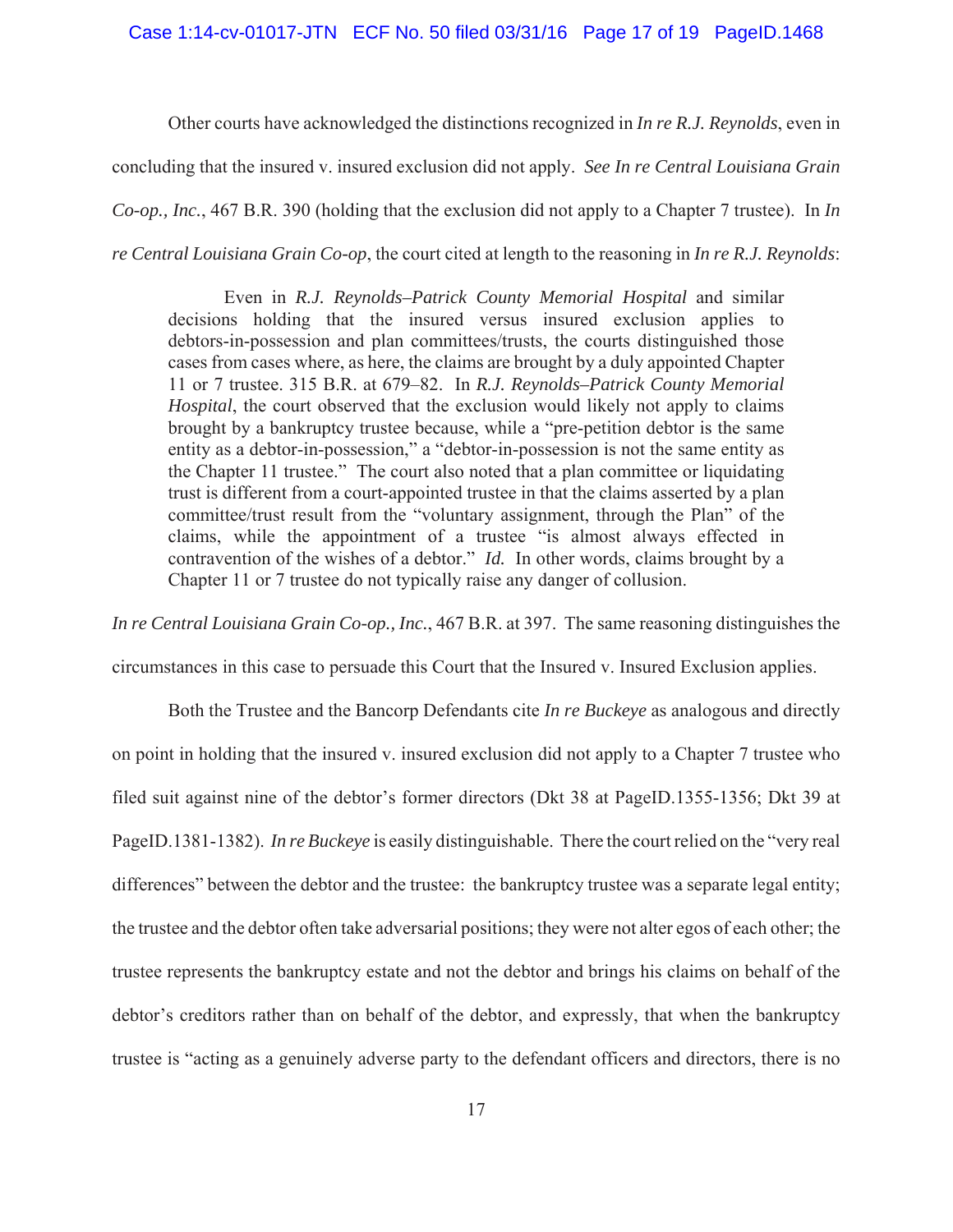### Case 1:14-cv-01017-JTN ECF No. 50 filed 03/31/16 Page 18 of 19 PageID.1469

threat of collusion." *In re Buckeye*, 251 B.R. at 840-41. Those facts are not reflective of this case where the Debtors/officer entered into an agreement to transfer the Debtors' right to a cause of action against the directors/officers (now asserted by the Liquidation Trustee/Plaintiff), yet provided that "amounts they shall be required to pay on account of causes of action transferred by the Debtors to the Liquidating Trust shall be 'strictly limited' to amounts actually recovered from insurance" (JSOF ¶ 23). Such a relationship cannot be considered genuinely adversarial.

Upon full consideration of the policy language and the circumstances of this case, the Court is persuaded that the Insured v. Insured Exclusion in the Indian Harbor Insurance policy bars the *Zucker* Action.

## B. Applicable Policy

Plaintiff argues that the trustee's suit is outside the scope of the 2010 Policy, because both the 2010 and the 2011 policies are "claims made" policies, which cover only claims first made during their applicable policy periods. Plaintiff asserts that here, the 2010 Policy Period expired years before the Trustee filed his complaint; thus, the 2010 Policy does not apply.

Defendant Zucker concedes the inapplicability of the 2010 Policy, and therefore has not opposed Summary Judgment on Count II of the Complaint (Dkt 38 at PageID.1349 n.1). The Capitol Defendants (Joseph and Cristin Reid and Brian English) accept Plaintiff's "concession" that "the *Zucker* Action was a claim made during the 2011-2014 policy period" (Dkt 39 at PageID.1386). However, they contend that because (1) the Insured vs Insured Exclusion is identical in the 2010 Policy and the 2011 Policy, and Plaintiff's Complaint purports to reserve the right to assert various exclusions not addressed in this motion, the enforceability of the 2010 Policy need not be resolved